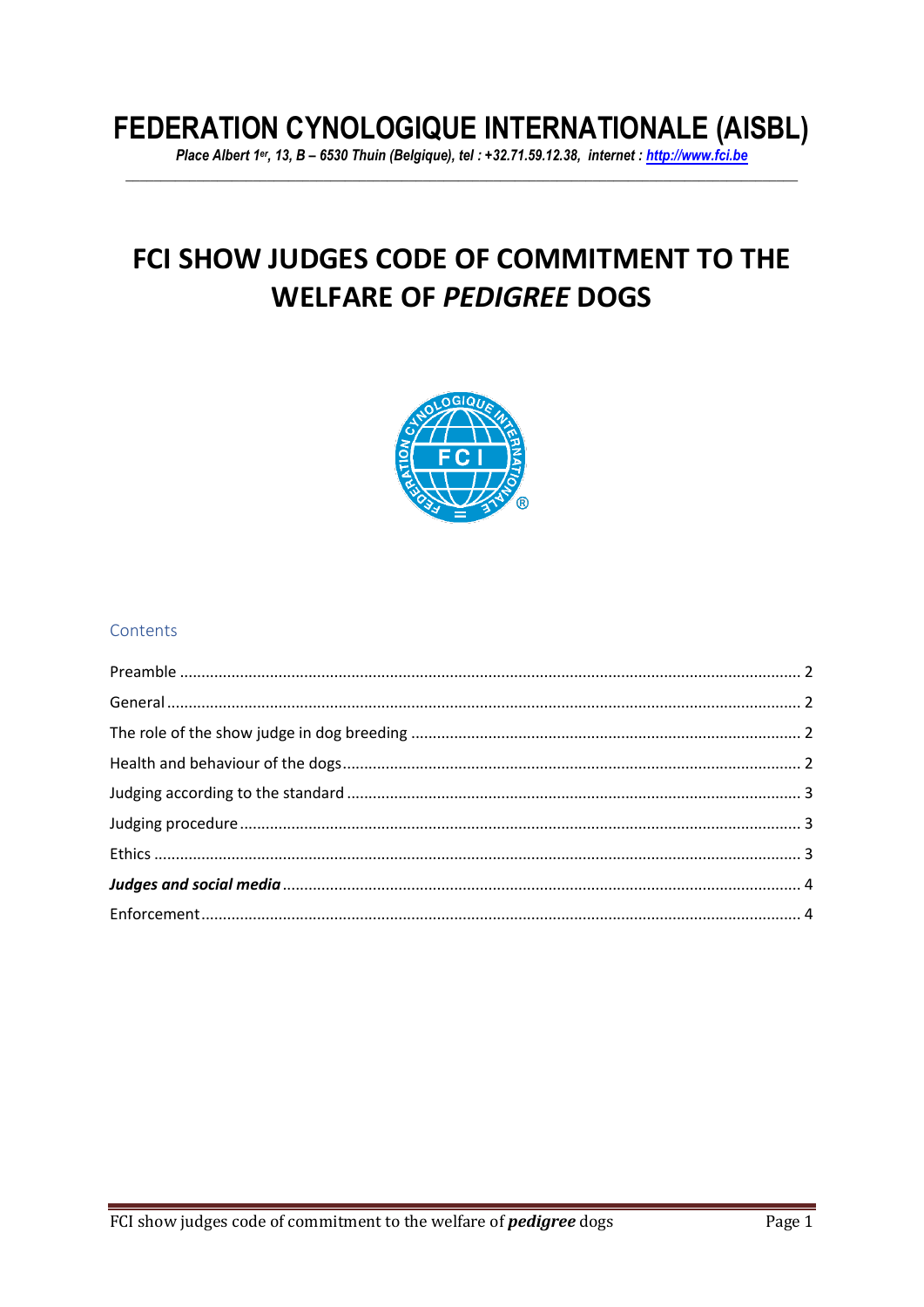### <span id="page-1-0"></span>Preamble

At shows, FCI show judges are responsible for choosing and placing the best dogs in each breed and thus for allowing these dogs to be the base of the individual breed gene pool as well as the tools for selective breeding for all responsible dog breeders.

Considering the major importance of this contribution to the health, welfare and development of all *pedigree* dogs, the following code of commitment as well as of ethics is adopted to be followed by all FCI judges.

#### <span id="page-1-1"></span>General

#### **Article 1**:

- a. This code applies to all show judges nominated by their FCI national canine organisation (FCI NCO)
- b. The show judge shall at all times comply with the FCI Regulations for Show Judges, the FCI Show Regulations, the FCI circulars regarding health, behaviour and judging of dogs as well as the specific health related rules contained in the FCI Breeding Regulations.

#### **Article 2**:

The show judge shall carry out his judging of breeds in a positive manner. He must be a good representative for dog breeding and for the world of *pedigree* dogs.

#### <span id="page-1-2"></span>The role of the show judge in dog breeding

#### **Article 3:**

- a. The show judge will be expected to make a proactive and valuable contribution to dog health and welfare as well to responsible dog breeding.
- b. From this perspective the show judge will comply as far as possible with invitations or calls to attend dog technical activities, such as information, education and training meetings, the supervision and the holding of breed examinations and seminars.

## <span id="page-1-3"></span>Health and behaviour of the dogs

#### **Article 4:**

- a. For the preservation and the further development of the breeds he judges, the show judge must, in addition to the conformation and movement qualities, consider as well the health aspects of the breed or the dog and its fitness for functionality. This assessment should be clearly reflected in his critique of the dog.
- b. Under no circumstances shall aggressiveness and anxious behaviour during the judging of a dog be tolerated. They will result in the disqualification of the dog(s) concerned.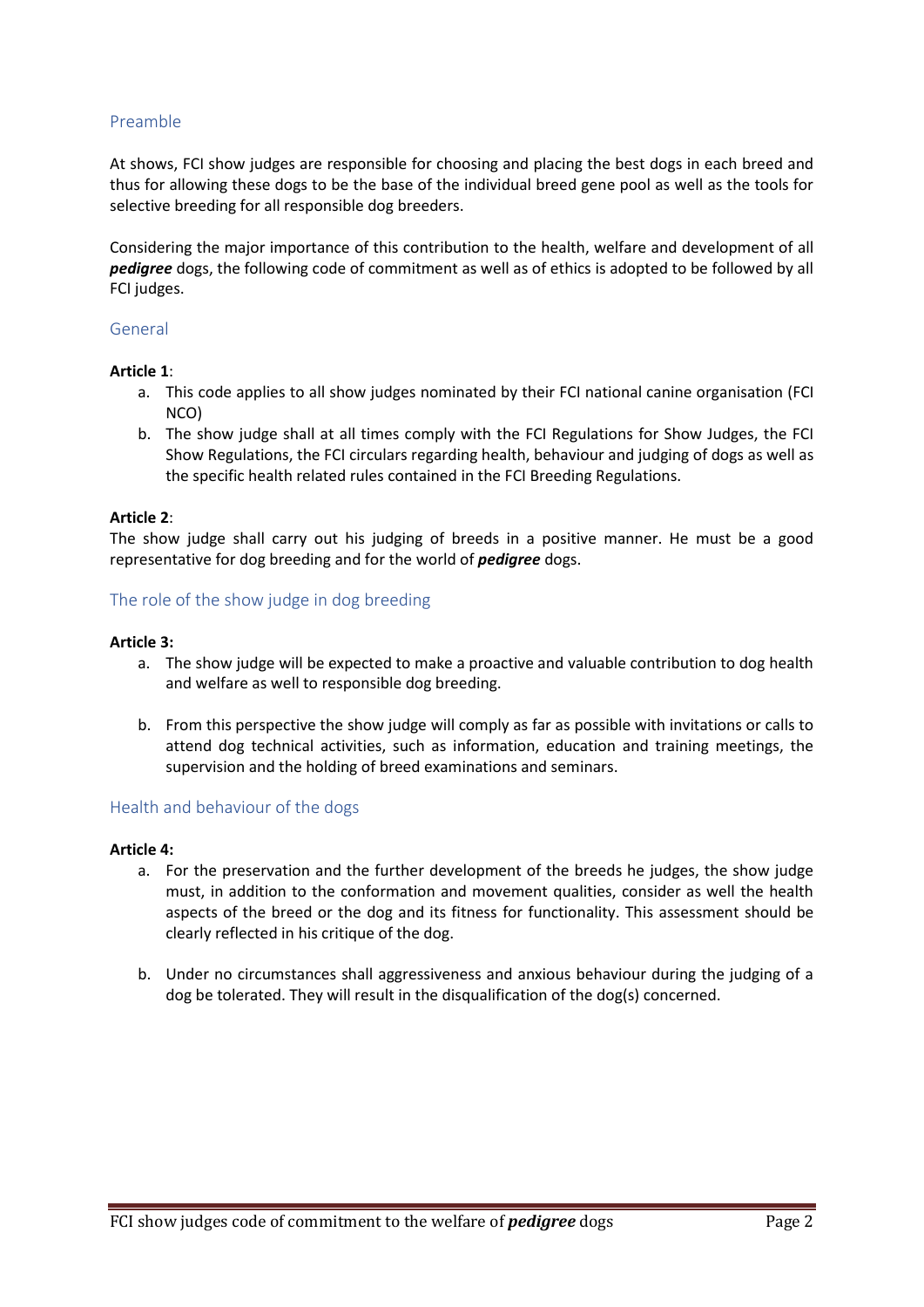## <span id="page-2-0"></span>Judging according to the standard

#### **Article 5:**

- a. A show judge will apply and take in consideration the official FCI standard of the breed concerned while he is judging.
- b. He has to be aware that under all circumstances his judgment has to take into account that extreme features which can cause health, behaviour or movement problems have to be severely punished. These dogs should, by no means, obtain the qualification of excellent and/or a championship title. They can never be awarded a Best of Breed win.

#### <span id="page-2-1"></span>Judging procedure

#### **Article 6**:

The show judge has to ensure that the judging in his ring proceeds effectively, each dog being judged and treated equally and with respect and using the same procedure throughout his judging.

A judge should treat all exhibitors in a friendly and polite manner.

#### **Article 7:**

A critique given by the show judge shall be drawn up in a positive manner, the final qualification and placing doing justice to the actual critique that has been drawn.

#### <span id="page-2-2"></span>**Ethics**

#### **Article 8**:

In addition to the national and international rules for show judges mentioned above with regard to judging, the following also applies:

- a. The judge cannot accept double judging appointments. However as it is the duty of the show organisers to which the judge is invited to judge to send him a written confirmation, he is free to accept another judging appointment as long as he has not received a final official confirmation.
- b. If a judge has to leave the show venue before all the (judging) assignments agreed with him have been fulfilled, he has to seek appropriate permission from the organizers and ensure that he has been replaced.
- c. The judge must always be respectful of the work of his fellow judges;
- d. The judge must report immediately any criticism accompanied by evidence and facts which is not based on a positive view but is intended to put him in a bad light or to harm his reputation- to the show organizing committee.